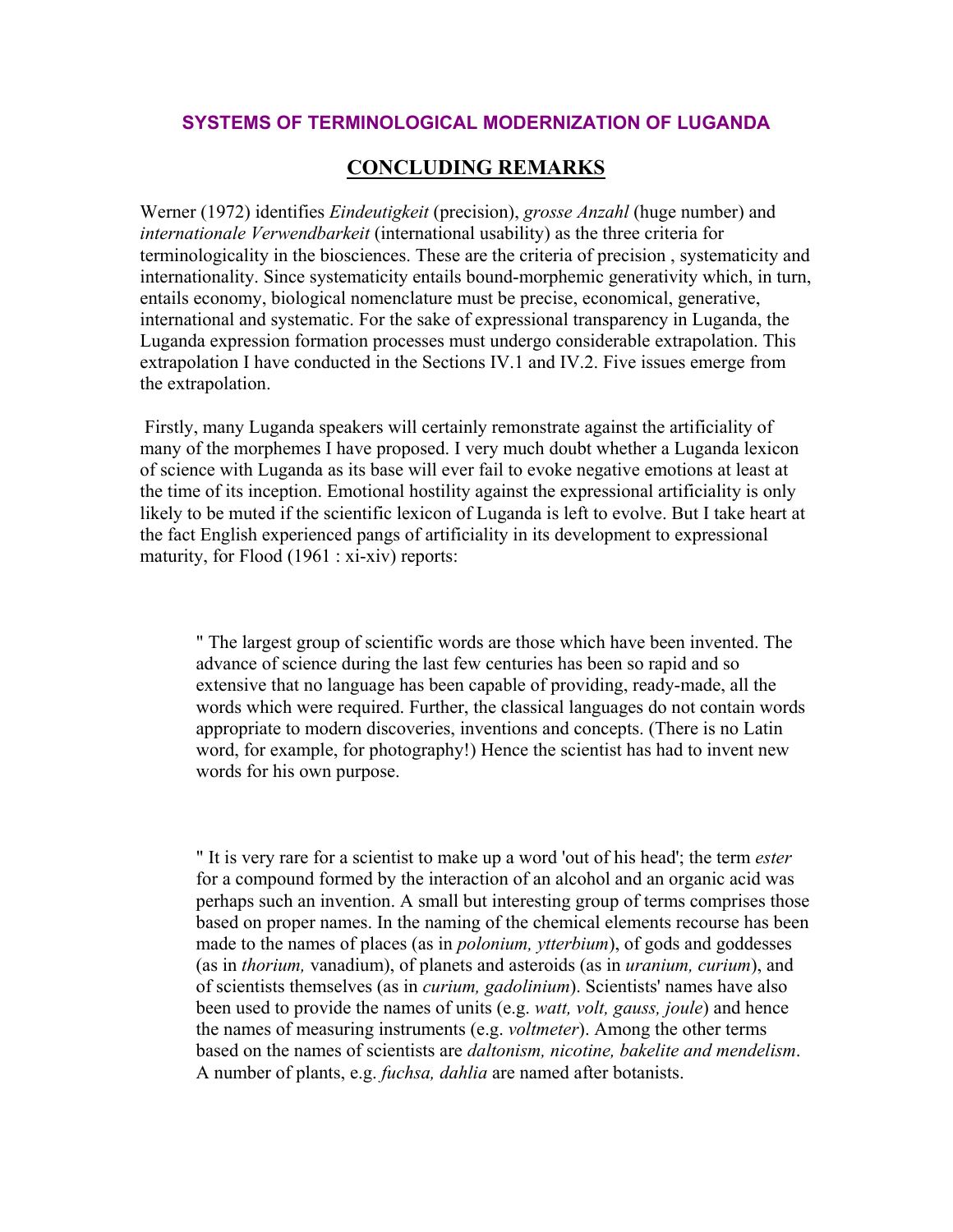" In his task of inventing new terms, however, the scientist has usually turned to the classical languages for his raw material. He has taken 'bits and pieces' -roots, prefixes, suffixes - from these languages and joined them together to form the terms he needed. Thus, when he needed a general name for animals such as snails and slugs which apparently walk on their stomachs, he took the Greek roots *gast (e)ro-* (stomach) and *pod* (foot) and formed the new word *gastropod*. When he wanted a word to describe a speed greater than that of sound he took the Latin prefix *super*- (above, beyond ) and the Latin root *son*-(sound) and coined the adjectives *supersonic*. Thousands of scientific words have been built up from classical word-elements in this way.

" It may be asked why the scientist should have turned to the classical languages for the words and word-elements which he needed. By turning to a language other than his own he is certainly able to find words and elements which were distinct from those of ordinary speech but he turned to the classical languages for an important historical reason. The fifteen and sixteeth centuries witnessed that great revival of classical learning which is commonly called the Renaissance. Latin was regarded as the universal language of scholarship; it was the 'perfect' language of philosophy, theology and science. This classical tradition persisted into the seventeenth century - both Harvey and Newton wrote their great works in Latin and it was not until towards the end of that century that English was fully accepted as an adequate and suitable language for a scholarly exposition of science.

" During this period many words were taken into the scientific vocabulary and many new words were constructed (chiefly in the form of Latin words) from classical elements. The tradition of using the classical languages as a source of scientific words remains.

Greek was not used in the same way as a medium of expression but it was held in respect as the language of the people who at one time led the world in art, science and philosophy. Morever, it provided a particularly suitable basis for scientific language. It had been developed by a long line of philosophers as a medium for accurate expression and its elements were such that derivatives and compounds were readily formed. The scientists therefore mainly went to the Greek for the new terms which they needed (though, as has been pointed out, the terms were at one time often framed in Latin form). Greek is still the source of most of the new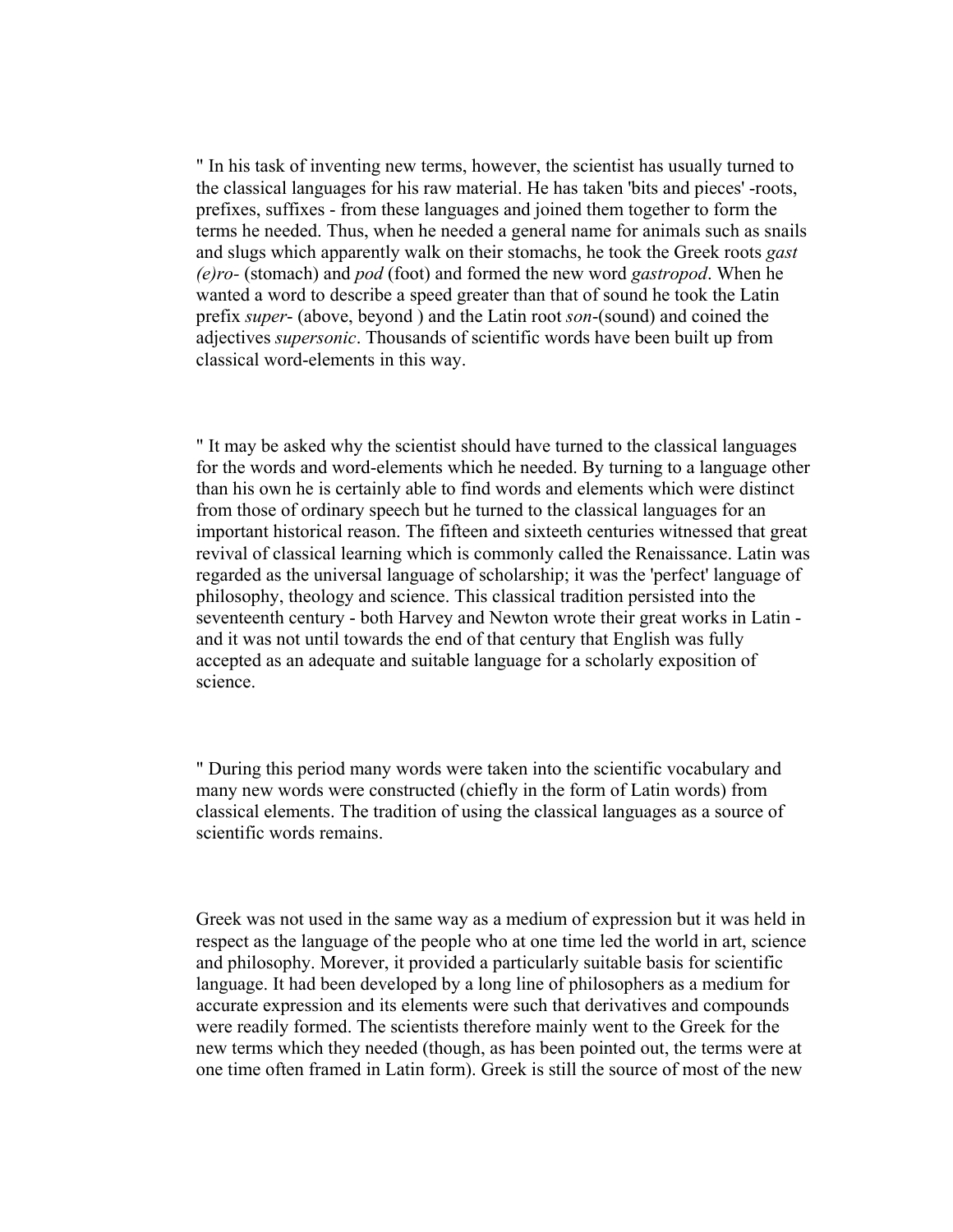terms of science and more than half of the words of the great vocabulary of science are ultimately of Greek origin.

" Sometimes both Greek and Latin elements are combined in the same word. *Television* is a well known example; the prefix *tele*- (from afar) is Greek and the root *vis*- (seeing) is Latin. (The "all-Greek" word *teleorama* would have been more satisfying to the purists but it is unlikely to be adopted). The formation of "hybrid" words of this kind may be considered objectionable if "pure" alternatives are readily available and equally convenient. Thus the term *odoriphore* is a needless hybrid; the "all-Greek" term *osmophore* would serve just as well. There appears to be no justification for the invention of the hybrid word *pluviometer* (rain gauge) when two all-Greek terms, *hyetometer* and *ombrometer*, are available. And chemists still seem not to have made up their minds whether to use Latin or Greek prefixes of number before the Latin root-*valent*.

" Undoubtedly some hydrids have been formed because of thoughtlessness or ignorance, but many have been formed because certain prefixes and suffixes have become well known and have been found to be convenient. Thus the familiar Greek root-*meter* (measurer) has been added to all sorts of stems, e.g to a Latin stem in *audiometer* and to an English stem in *weatherometer*. (Note the insertion of the o before-*meter*; in all -Greek terms an *o* normally arises as the ending of the stem.) The Greek element-logy (often regarded as *-ology*) is now freely added to stems of various kinds and origins; the three common medical elements - itis (inflammation), *-oma* (growth, tumour) and *-osis* (morbid state) are not infrequently added to Latin stems (e.g. as in *gingivitis, fibroma,* and *silicosis*). Certain prefixes of classical origin, e.g. *re-, pre-, micro-, sub-, tele-,* are still 'living' and are freely used in combination with words of any origin, e.g.in *reoxidise, pre-Cambrian, microfilm, substandard* and *telecommunication*.

" The process of word-building has certanity resulted in some peculiar-looking words. e.g. *heterochlamydeous, otorhinolaryngology and postzygapophysis* (in which one prefix of Latin origin and two of Greek have been added to the Greek word *physis*), but many of them readily break down into their components parts and reveal their meanings. Some of the ugliest words, perhaps, are found in the field of medicine but the longest words are the names given to certain chemical compounds. *Tetrahydronaphthylamine*, with twenty-three letters, is a very humble example; some names contain over sixty letters. These long names, however, are easily understood by a chemist, for they are logically constructed and provide detailed descriptions of the compounds to which they are given."

Even to the present-day chemical morphemes being invented.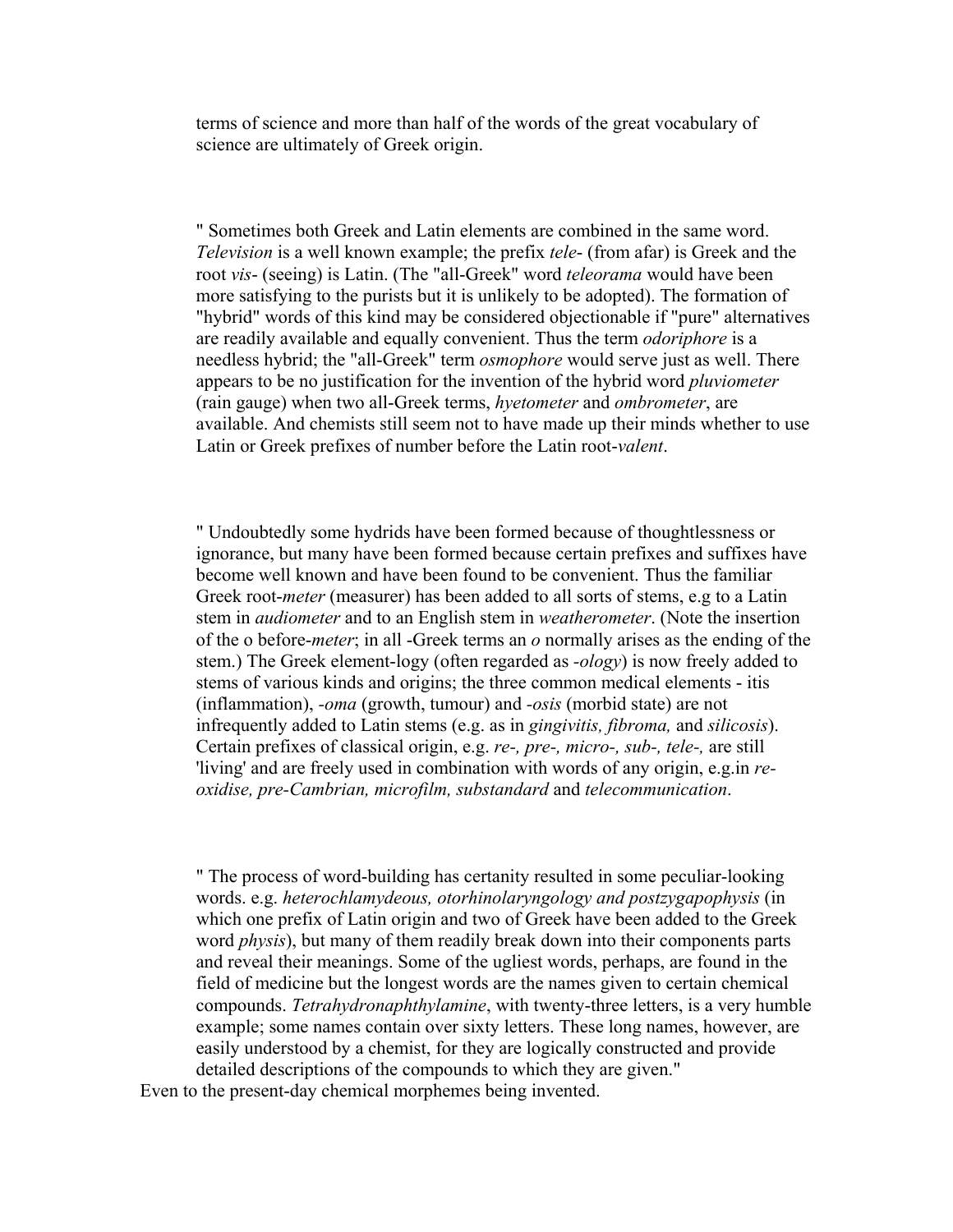*So many endings are already in such use that IUPAC felt it desirable to propose the noncommital but strange and unaesthetic suffixes '-un' 'une', and 'ur' (urgh!) for new trivial names. Whether these will be accepted instead of the long -used ' in' (insulin, penicillin, inulin, etc.) remains to be seen.*

(Cahn and Dermer(1979: 151)

 Secondly, related to artificiality is the overloading of some alredy-existing morphemes. For instance, I have proposed more load for *ka-, -li-* and especially *-nna-*. Not only English had its morphemes from proto-Germanic and Greco-Latin assigned more expression formation tasks but also a non-Indoeuropean languages like Indonessian. Alisjabana (1976: 90) writes:

" It is clear that in the social and cultural change which goes together with a change in the structure of thought, a shift occurs in the frequency of the use of the various affixes. Some affixes become less used since the thought expressed by it (sic) decreases in the context of the new culture, while other affixes are used more frequently....(The) use of the affixes *pe-an* and *ke-an* increases through the abundance of abstract concepts which poured into the Indonesian language through its modernization"

Alisjabana (1976 : 90)

 Thirdly, many Luganda speakers will raise their eyebrows at my adoption of unusual vowel and consonant clusters, and graphemes like *h* and *th* in chemical terminology. I have not opted for radical lugandisation for the sake of discernibility of the alien origin of the term concerned. Economy has also been an additional objective; *Kristo* is more economical than *Kulisito* "Christ" *Eriyo* for "helium"would be advocated by the Bible Society of Uganda (1979). But *helio* is more traceable to "helium". Furthermore, I have treated chemical names like proper names which are to be recast into Luganda graphic shape. Consider F. *Pierre*, Ger. *Peter*, Lgd. *Petero*, Ksw. Petro for E. "Peter". The case of Lgd. *Petero* deserves further comment. I am objectively aware that Luganda is in contact with English. The question, therefore, why E. "Peter" does not or did not become Lgd. *Pita*.

 The answer is found in the systematic lugandisation of Biblical names. For the purpose of translating the Bible the Bible Society of Uganda defines Classical Hebrew and Classical Greek as the source languages of the Old and New Testaments respectively. The version of the New Testments, prepared jointly by Protestants and Roman Catholics, contains examples in (36).

| (36) | <b>Transliterated Greek</b> | Luganda  |
|------|-----------------------------|----------|
|      | Christos                    | Kristo   |
|      | Phrygia                     | Furugiya |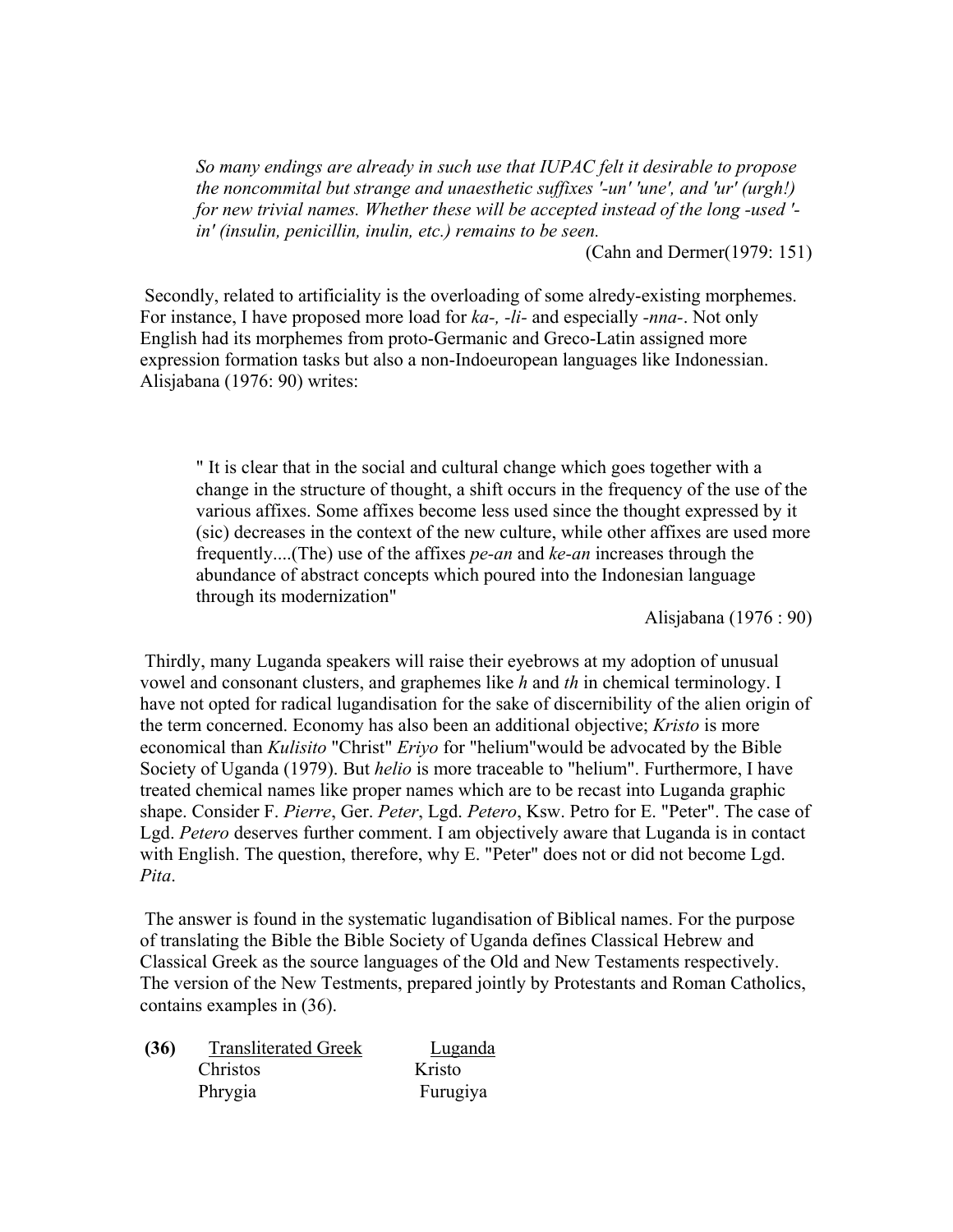| Phortunatos   | Forutunaato |
|---------------|-------------|
| <b>Titos</b>  | Tito        |
| Tiberias      | Tiberiya    |
| Timotheos     | Timoteewo   |
| Syria         | Siriya      |
| Saulos        | Sawulo      |
| Petros        | Petero      |
| Pamphylia     | Panfuliya   |
| Lysias        | Lusiya      |
| Johannes      | Yowanne     |
| Kypros        | Kipuro      |
| <b>Iesous</b> | Yesu        |
| Herod         | Erode       |
| Thessalonike  | Tessalonika |
| Hermes        | Erume       |
| Agabos        | Agabo       |
| Alphaios      | Alufaayo    |
| Amphipolis    | Anfipoli    |
| Knidos        | Kuniido     |
| Ioel          | Yoweeli     |
| <b>Markos</b> | Mariko      |
| Stephanos     | Steefano    |
| Phanuel       | Fanuweli    |
| Tychikos      | Tukiiko     |
| Tyros         | Tiiro       |
| Euboulos      | Ewubulo     |
| Dekapolis     | Dekapoli    |
| Gallion       | Galiyo      |
| Hesron        | Ezirooni    |
| Zaboulon      | Zabulooni   |
| Zeus          | Zeewo       |

 On the basis of the data in (36), let me compare the transliteration of classical Greek into Latin with the transliteration of the same Classical Greek into Luganda. I do this for two reasons. Firstly, in the biological nomenclature, Classical Greek is latinised. Secondly, English, the language which immediately influences Luganda, drew and still draws heavily on the Classical Greek and Latin.

| (37) | Transliterated | Latin      | Luganda     |
|------|----------------|------------|-------------|
|      | Greek          | Equivalent | Equivalent  |
|      | $-OS$          | -us        | $-0$        |
|      | $-e$           | -a         | -a          |
|      | $-on$          | -um        | $-0, -0011$ |
|      | a              | -a         | -a          |
|      | $\Omega$       | $\Omega$   | 0           |
|      | 1              |            |             |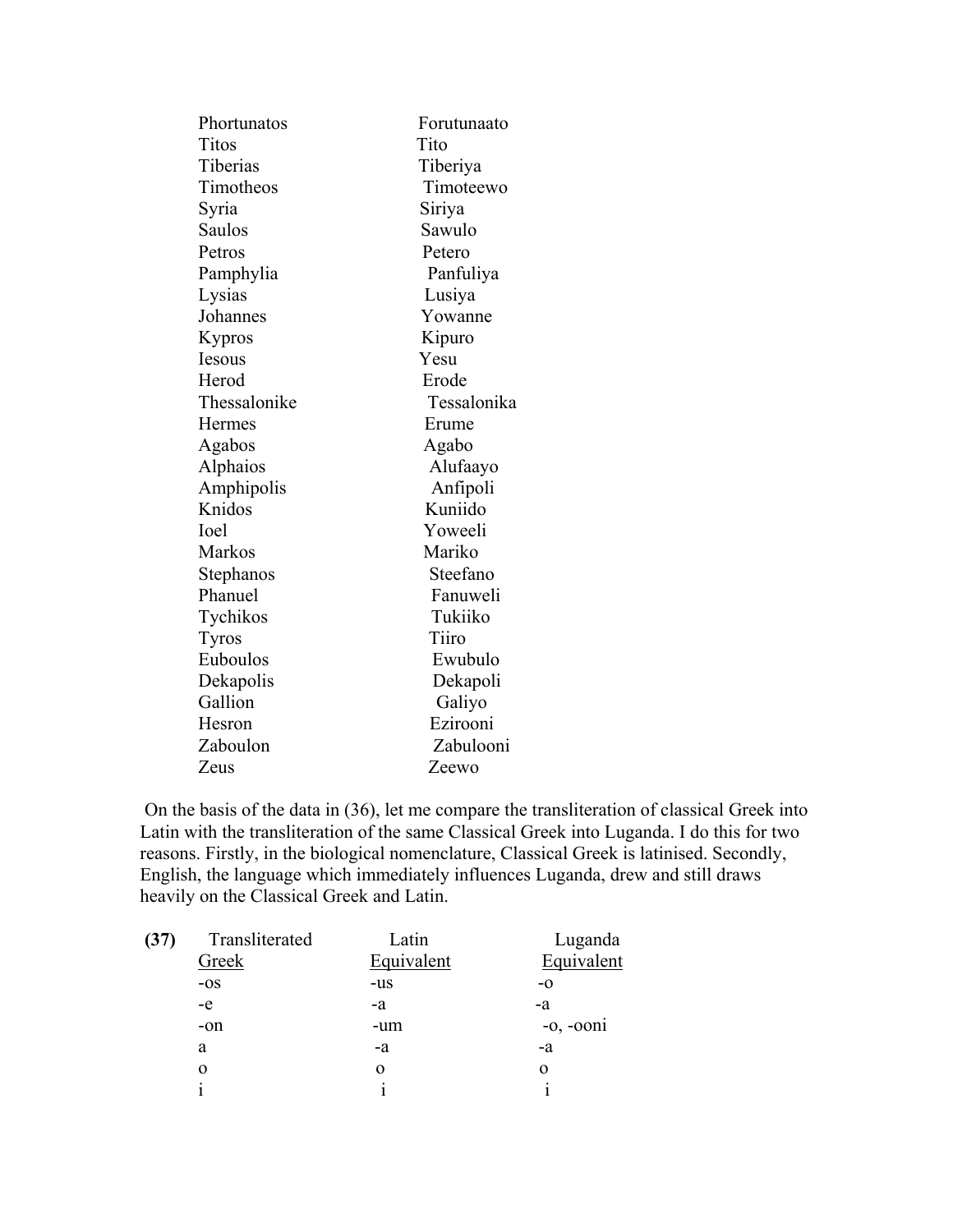| e               | ${\bf e}$    | ${\bf e}$        |
|-----------------|--------------|------------------|
| ai              | ae           | ayi              |
| ei              | $\mathbf{i}$ |                  |
| $\overline{0i}$ | oe           | oyi              |
| eu              | eu           | ewu              |
| au              | au           | awu              |
| y               | y            | u, i             |
| ou              | $\mathbf u$  | $\mathbf u$      |
| ph              | ph           | $\boldsymbol{f}$ |
| ch              | ch           | $\mathbf k$      |
| th              | th           | t                |
| ps              | ps           | pus              |
| $\mathbf k$     | k, c         | $\mathbf k$      |
|                 | h            | R                |
| X               | $\mathbf X$  | kis              |
|                 | j            | y                |
| oe              | oe           | owe              |

My adaption of graphemes in (38)

**(38)** ai, oi, au, eu, uo, oe, -o, -oni, bs, h, th,  $x$ , ks

may well be rejected by some Luganda speakers. They may resist the adoptions in (39)

**(39)** *aktinio galio*

*helio fluori bromu oksigenio klori ksenoni iodi thorio ruthenio*

citing probably anglophilia or even anglophobia. I am trying to optimise traceability and economy. Pronunciation need not pose any significant problem, for the actual phonetic realisation will depend on the scientist's familiarity with English. As a matter of fact, it does not matter whether an English physicist pronounces "weber" (the unit of magnetic flux) as  $(40)$ 

**(40a)** /veibe/

**(40b)** /webe/

**(40c)** /ve : be/ (Ger. pronunciation of the German physicist's name /ve : be/ Weber honoured)

The suffix *-ine* is superfluous as (41) shows.

| (41) | Ger. | <b>Brom</b> | "bromine"  |
|------|------|-------------|------------|
|      |      | Chlor       | "chlorine" |
|      |      | Jod.        | "iodine"   |
|      |      | Fluor       | "fluorine" |